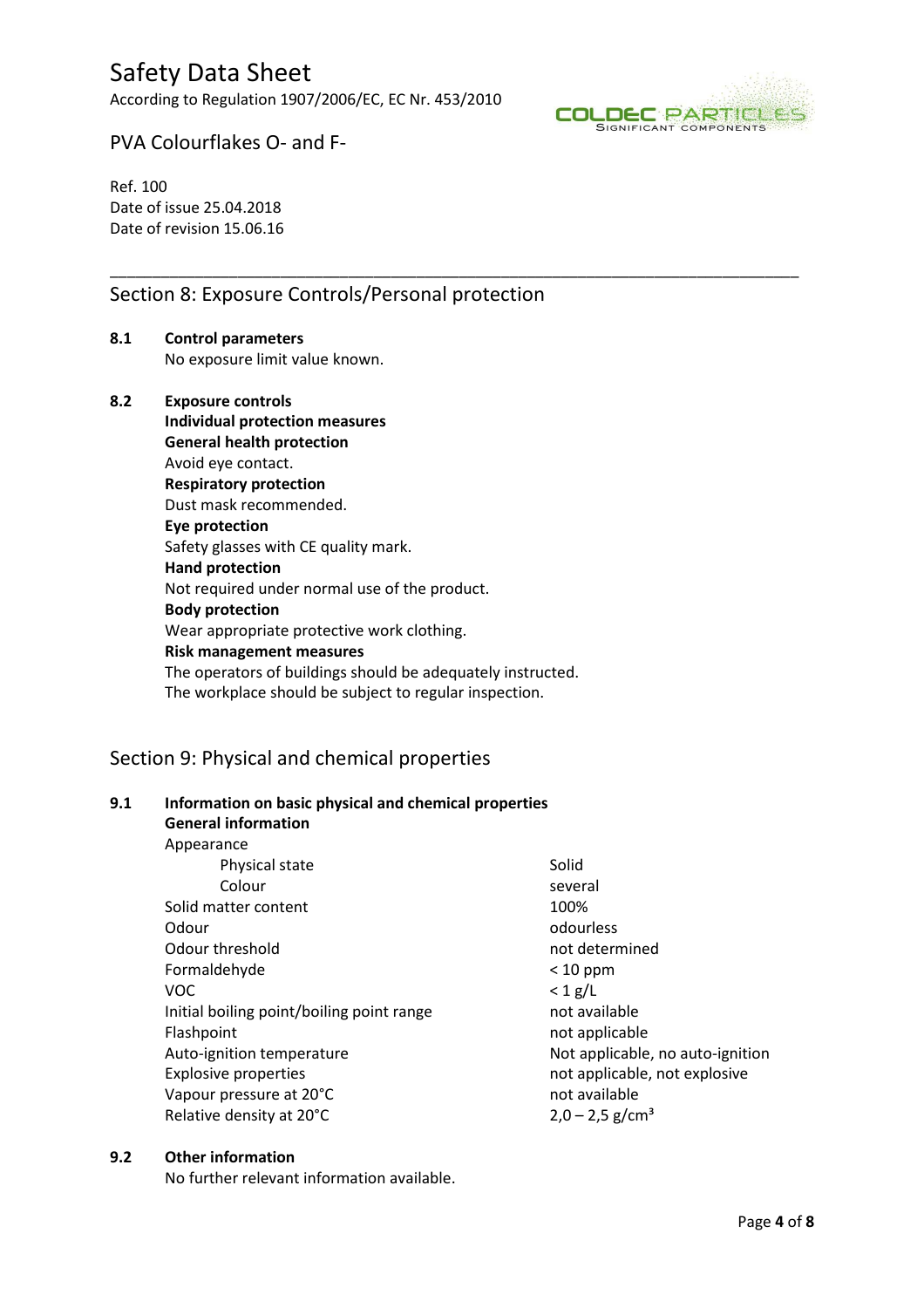According to Regulation 1907/2006/EC, EC Nr. 453/2010



Granuflakes Ref. 100 Date of revision 01/06/2021

# Section 10: Stability and reactivity

**10.1 Reactivity**  No reactivity hazards known under normal storage and use conditions.

\_\_\_\_\_\_\_\_\_\_\_\_\_\_\_\_\_\_\_\_\_\_\_\_\_\_\_\_\_\_\_\_\_\_\_\_\_\_\_\_\_\_\_\_\_\_\_\_\_\_\_\_\_\_\_\_\_\_\_\_\_\_\_\_\_\_\_\_\_\_\_\_\_\_\_\_\_\_\_\_\_

- **10.2 Chemical stability**  Stable under normal conditions.
- **10.3 Possibility of hazardous reactions**  No known hazardous reactions if used according to specifications.

#### **10.4 Conditions to avoid**  Avoid frost and direct sunlight.

- **10.5 Incompatible materials**  No known incompatibility if used according to specifications.
- **10.6 Hazardous decomposition products**  No hazardous decomposition if used according to specifications.

### Section 11: Toxicological information

# **11.1 Information on toxicological effects**

**Acute toxicity** 

**Primary condition To the skin**  No data available. **To the eye**  No data available. **Sensitisation**  No data available. **Specific target organ toxicity**  No data available.

#### **CMR effects (Carcinogenicity, Mutagenicity and Reproductive toxicity)**  Based on the available data the mixture is not classified as CMR Toxic.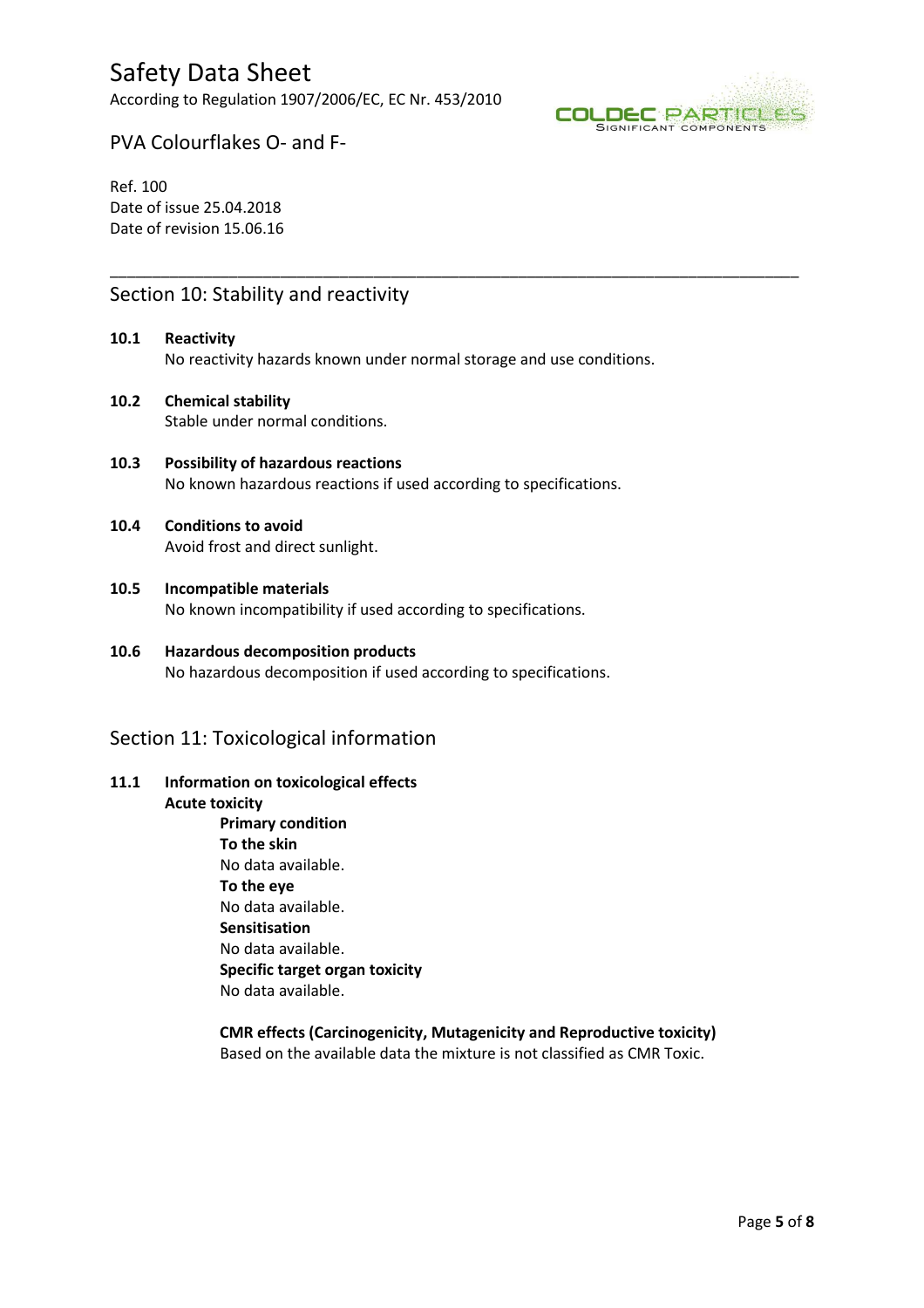According to Regulation 1907/2006/EC, EC Nr. 453/2010



Granuflakes Ref. 100 Date of revision 01/06/2021

# Section 12: Ecological information

- **12.1 Toxicity Aquatic toxicity**  No data available.
- **12.2 Persistence and degradability Biodegradability**  No data available.
- **12.3 Bio accumulative potential**  No data available.
- **12.4 Mobility in soil**  No data available.

# **12.5 Results of PBT and vPvB assessment**

**PBT**: The product does not meet the criteria for PBT in accordance with REACH Annex XIII. **vPvB**: The product does not meet the criteria for vPvB in accordance with REACH Annex XIII.

\_\_\_\_\_\_\_\_\_\_\_\_\_\_\_\_\_\_\_\_\_\_\_\_\_\_\_\_\_\_\_\_\_\_\_\_\_\_\_\_\_\_\_\_\_\_\_\_\_\_\_\_\_\_\_\_\_\_\_\_\_\_\_\_\_\_\_\_\_\_\_\_\_\_\_\_\_\_\_\_\_

#### **12.6 Other adverse effects**

No known significant effects or critical hazards.

#### **12.7 Additional information**

Keep away from soil, drains, surface and groundwater.

#### Section 13: Disposal considerations

# **13.1 Waste treatment methods**

**Recommendations** 

Dispose of waste material and packaging at an approved waste treatment/disposal facility in accordance with applicable national and local regulations.

### **Recommended cleanser**

Sweep up with broom or vacuum cleaner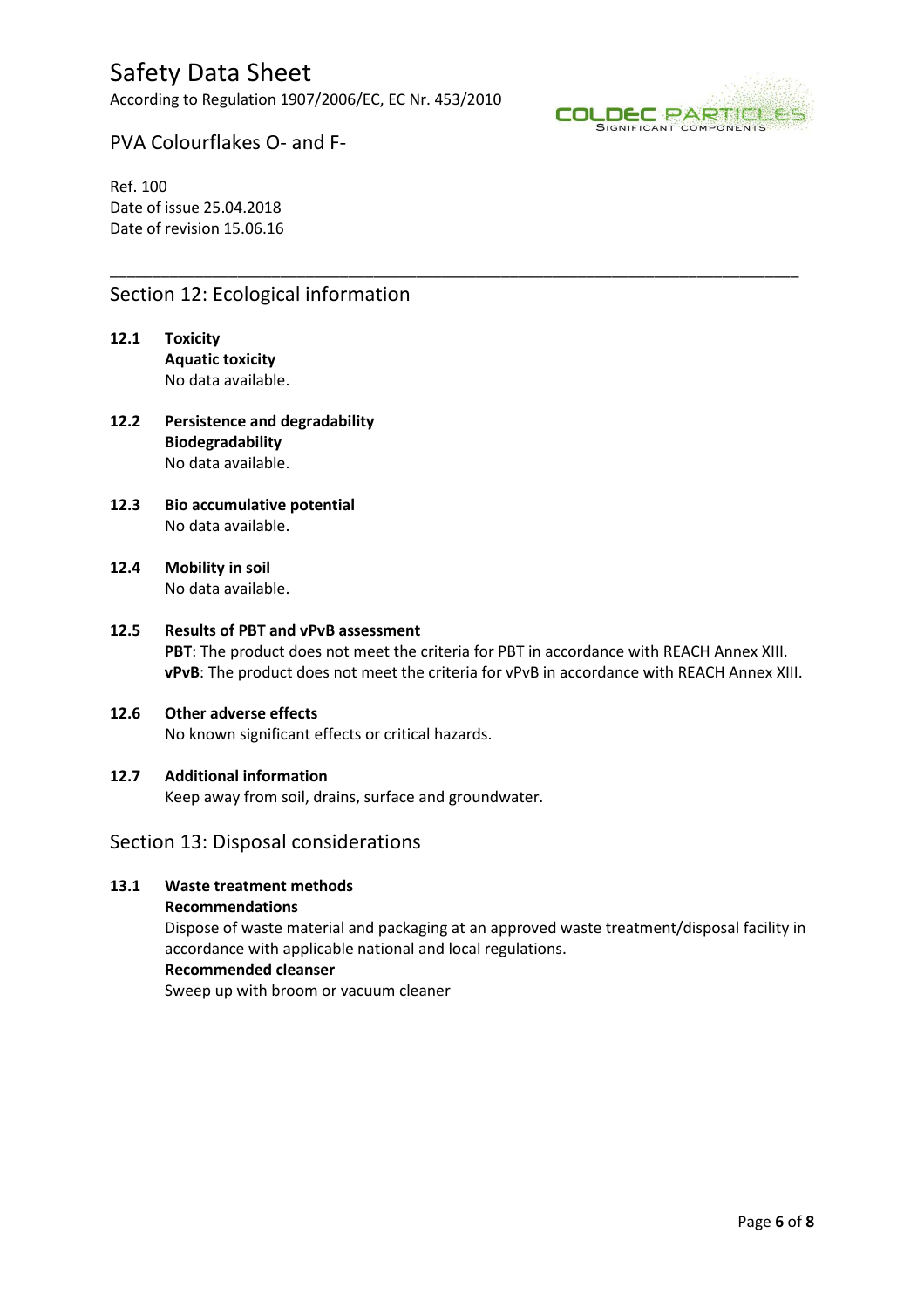According to Regulation 1907/2006/EC, EC Nr. 453/2010



Granuflakes Ref. 100 Date of revision 01/06/2021

### Section 14: Transport information

- **14.1 UN-number**  Not regulated.
- **14.2 UN proper shipping name**  Not applicable.
- **14.3 Transport hazard class(es)**  Not applicable.
- **14.4 Packing group**  Not applicable.
- **14.5 Environmental hazards**  Not applicable.
- **14.6 Special precautions for user**  See sections  $6 - 8$ .
- **14.7 Transport in bulk according to Annex II of MARPOL 73/78 and the IBC code**  Not applicable.

### Section 15: Regulatory information

**15.1 Safety, health and environmental regulations/legislation for the substance or mixture National Health and safety at work regulations**  Product may be processed indoors by professional handlers.

\_\_\_\_\_\_\_\_\_\_\_\_\_\_\_\_\_\_\_\_\_\_\_\_\_\_\_\_\_\_\_\_\_\_\_\_\_\_\_\_\_\_\_\_\_\_\_\_\_\_\_\_\_\_\_\_\_\_\_\_\_\_\_\_\_\_\_\_\_\_\_\_\_\_\_\_\_\_\_\_\_

#### **15.2 Chemical safety assessment**  This product contains no substances for which a chemical safety assessment is required.